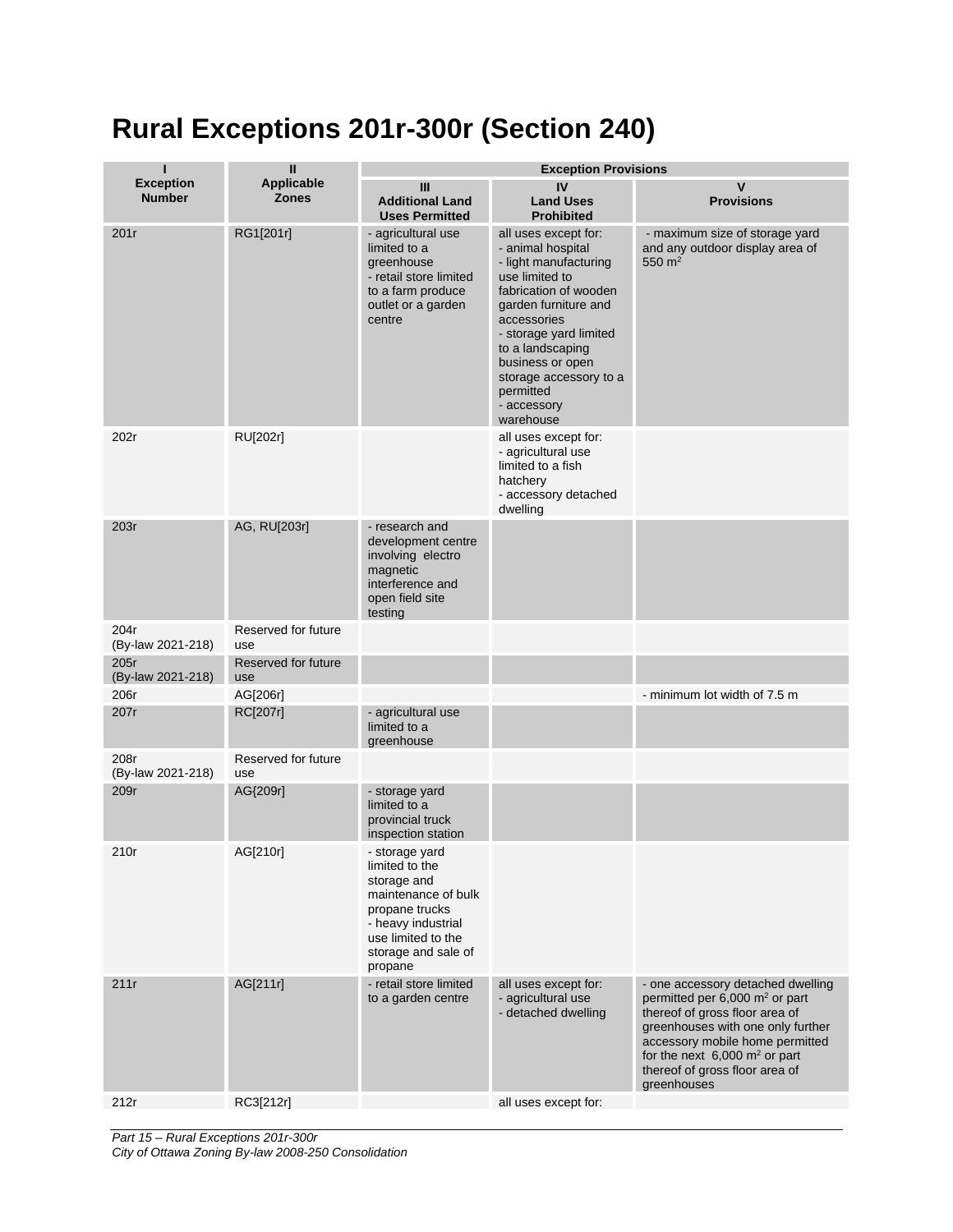| ı                                 | Ш                                 |                                                                                                                                                                                                                                                                          | <b>Exception Provisions</b>                                                                                                                                                                                          |                                                                                                                                                                                                                                                                                                                                                                                                                                                                                                                                                                                                                                                                                                                                                                                                                                                                                                                                                                                                                                                                                                                                                                                                                          |  |
|-----------------------------------|-----------------------------------|--------------------------------------------------------------------------------------------------------------------------------------------------------------------------------------------------------------------------------------------------------------------------|----------------------------------------------------------------------------------------------------------------------------------------------------------------------------------------------------------------------|--------------------------------------------------------------------------------------------------------------------------------------------------------------------------------------------------------------------------------------------------------------------------------------------------------------------------------------------------------------------------------------------------------------------------------------------------------------------------------------------------------------------------------------------------------------------------------------------------------------------------------------------------------------------------------------------------------------------------------------------------------------------------------------------------------------------------------------------------------------------------------------------------------------------------------------------------------------------------------------------------------------------------------------------------------------------------------------------------------------------------------------------------------------------------------------------------------------------------|--|
| <b>Exception</b><br><b>Number</b> | <b>Applicable</b><br><b>Zones</b> | Ш<br><b>Additional Land</b><br><b>Uses Permitted</b>                                                                                                                                                                                                                     | IV<br><b>Land Uses</b><br><b>Prohibited</b>                                                                                                                                                                          | $\mathbf v$<br><b>Provisions</b>                                                                                                                                                                                                                                                                                                                                                                                                                                                                                                                                                                                                                                                                                                                                                                                                                                                                                                                                                                                                                                                                                                                                                                                         |  |
|                                   |                                   |                                                                                                                                                                                                                                                                          | - retail store limited to<br>a building supply<br>outlet, a farm<br>implement dealership<br>or a farm produce<br>outlet                                                                                              |                                                                                                                                                                                                                                                                                                                                                                                                                                                                                                                                                                                                                                                                                                                                                                                                                                                                                                                                                                                                                                                                                                                                                                                                                          |  |
| 213r<br>(By-law 2011-124)         | RC3[213r]                         | - agricultural use<br>limited to a<br>greenhouse or<br>nursery<br>- service and repair<br>shop<br>- storage yard<br>limited to a<br>landscape business<br>- warehouse limited<br>to a self-storage<br>warehouse or a<br>wholesale use<br>accessory to a<br>permitted use | all uses except for:<br>- animal hospital<br>- restaurant<br>- retail store limited to<br>a building supply<br>outlet, farm implement<br>dealership, farm<br>produce outlet, garden<br>centre or second hand<br>shop | -minimum of 5 parking spaces<br>required                                                                                                                                                                                                                                                                                                                                                                                                                                                                                                                                                                                                                                                                                                                                                                                                                                                                                                                                                                                                                                                                                                                                                                                 |  |
| 214r                              | AG[214r]                          |                                                                                                                                                                                                                                                                          |                                                                                                                                                                                                                      | - despite Section 128 - Home-<br>Based Business in RU and AG<br>Zone, the permitted indoor storage<br>of cars, trucks, boats, snow-<br>mobiles, recreational vehicles or<br>similar items are allowed in only<br>the existing buildings on the lot as<br>of the date of passing of this by-law                                                                                                                                                                                                                                                                                                                                                                                                                                                                                                                                                                                                                                                                                                                                                                                                                                                                                                                           |  |
| 215r<br>(By-law 2009-347)         | V1H[215r]                         |                                                                                                                                                                                                                                                                          |                                                                                                                                                                                                                      | - no part of any building or structure<br>shall be located closer than 15<br>metres to the normal highwater<br>mark<br>- additions and accessory<br>structures, maximum 24 square<br>metres in floor area as measured<br>from the outside walls, are<br>permitted within the 30 metre<br>setback from watercourses and<br>waterbodies as long as the addition<br>or accessory structure is no closer<br>than the principal building to the<br>water<br>- uncovered, unenclosed features<br>such as decks or platforms where<br>the walking surface is not higher<br>than 0.6 m above adjacent grade<br>are permitted to project a maximum<br>of 2 metres from a principal building<br>located within the 30 metre setback<br>from watercourses and waterbodies<br>- uncovered, unenclosed features<br>such as decks or platforms where<br>the walking surface is higher than<br>0.6 m above adjacent grade are<br>permitted to project a maximum of<br>2 metres, but no closer than 1<br>metre from any lot line, from a<br>principal building located within the<br>30 metre setback from<br>watercourses and waterbodies<br>- minimum front yard setback for<br>lots abutting watercourses or<br>waterbodies: 3 metres |  |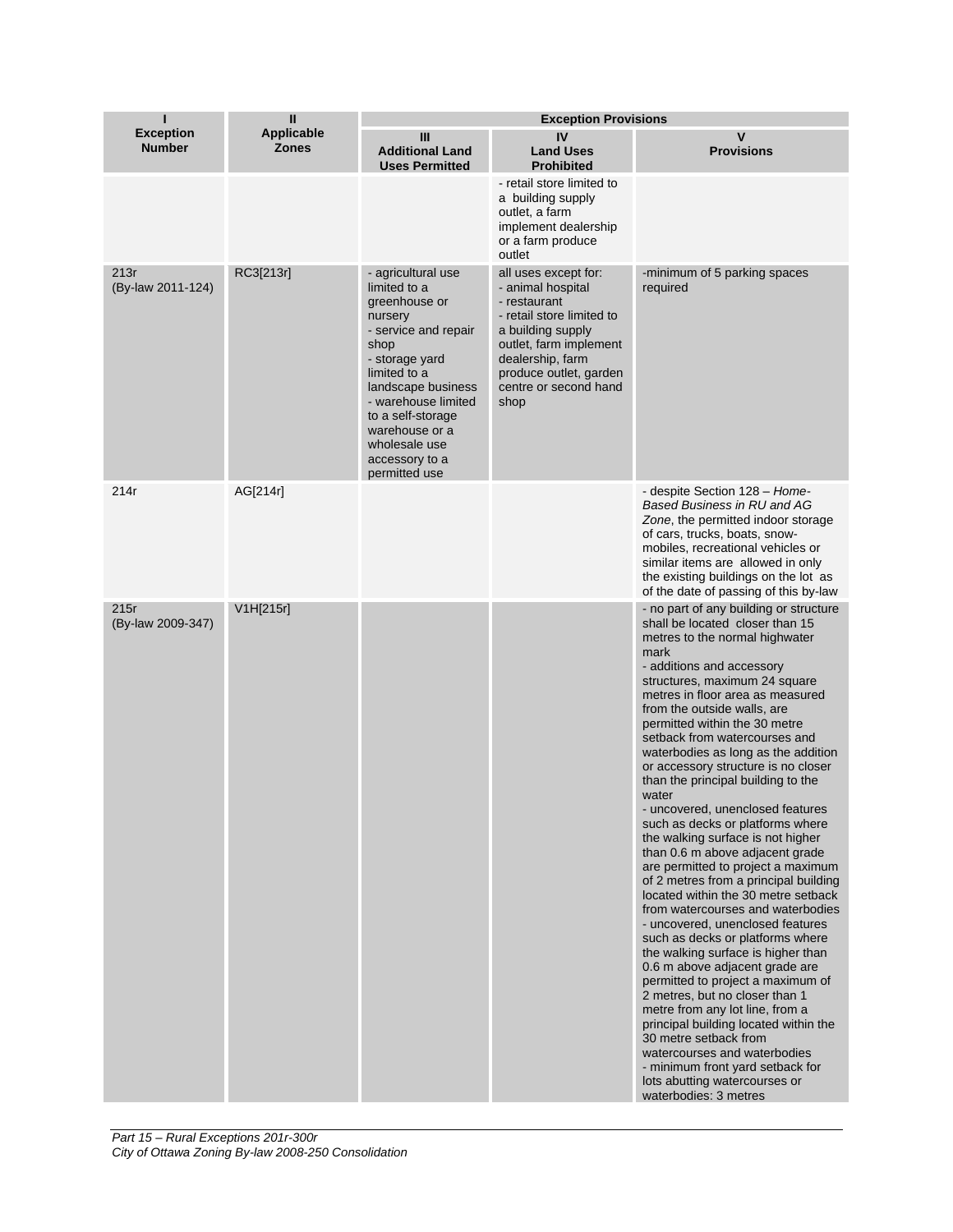| П                                       | Ш                                 |                                                                                                                                                              | <b>Exception Provisions</b>                                                                                                                                                                                                                                                                                                                                                          |                                                                                                                                                                                                                                                                   |
|-----------------------------------------|-----------------------------------|--------------------------------------------------------------------------------------------------------------------------------------------------------------|--------------------------------------------------------------------------------------------------------------------------------------------------------------------------------------------------------------------------------------------------------------------------------------------------------------------------------------------------------------------------------------|-------------------------------------------------------------------------------------------------------------------------------------------------------------------------------------------------------------------------------------------------------------------|
| <b>Exception</b><br><b>Number</b>       | <b>Applicable</b><br><b>Zones</b> | Ш<br><b>Additional Land</b><br><b>Uses Permitted</b>                                                                                                         | IV<br><b>Land Uses</b><br><b>Prohibited</b>                                                                                                                                                                                                                                                                                                                                          | V<br><b>Provisions</b>                                                                                                                                                                                                                                            |
| 216r                                    | RU[216r]                          |                                                                                                                                                              | all uses except for:<br>- two dwelling units,<br>one of which must be<br>designed and<br>constructed for the use<br>of the physically<br>handicapped                                                                                                                                                                                                                                 |                                                                                                                                                                                                                                                                   |
| 217r                                    | AG[217r]                          |                                                                                                                                                              |                                                                                                                                                                                                                                                                                                                                                                                      | - despite Section 128 – Home-<br><b>Based Business in RU and AG</b><br>Zone, an outdoor storage yard no<br>greater in area than 700 $m2$ is<br>permitted for the temporary<br>storage of accident vehicles<br>pending transfer off-site                           |
| 218r                                    | RU[218r]                          | - planned unit<br>development limited<br>to six detached<br>dwellings                                                                                        |                                                                                                                                                                                                                                                                                                                                                                                      |                                                                                                                                                                                                                                                                   |
| 219r                                    | RC3[219r]                         | - light industrial use<br>limited to a heating<br>contractor's shop or<br>a motor repair shop<br>- post office                                               | all uses except for:<br>- automotive<br>dealership<br>- automobile service<br>station<br>- restaurant<br>- retail store limited to<br>a rental outlet or an<br>accessory use to a<br>permitted use                                                                                                                                                                                   |                                                                                                                                                                                                                                                                   |
| 220r                                    | RU[220r]                          | - retirement home                                                                                                                                            |                                                                                                                                                                                                                                                                                                                                                                                      | - either a retirement home or a<br>detached dwelling is permitted not<br>both                                                                                                                                                                                     |
| 221r<br>(Subject to By-<br>law 2012-11) | <b>RC[221r]</b>                   | - medical facility<br>- office                                                                                                                               | all uses except for:<br>- two accessory<br>dwelling units                                                                                                                                                                                                                                                                                                                            |                                                                                                                                                                                                                                                                   |
| 222r                                    | RG1[222r]                         |                                                                                                                                                              | all uses except for:<br>- accessory detached<br>dwelling<br>-light manufacturing<br>use limited to a<br>cabinet maker,<br>welding or<br>woodworking shop<br>- service and repair<br>shop<br>- storage yard limited<br>to a municipal storage<br>yard, contractor's or<br>tradesman's yard or<br>shop<br>- truck transport<br>terminal including<br>maintenance garage<br>- warehouse |                                                                                                                                                                                                                                                                   |
| 223r<br>(By-law 2021-218)               | Reserved for future<br>use        |                                                                                                                                                              |                                                                                                                                                                                                                                                                                                                                                                                      |                                                                                                                                                                                                                                                                   |
| 224r                                    | RC5 SCH 11r[224r]-<br>h           | - amusement park<br>limited to a<br>waterslide park and<br>mini-putt<br>conditional uses:<br>- recreational and<br>athletic facility<br>limited to an indoor | all uses except for:<br>- park<br>conditional uses:<br>- campground<br>- dwelling unit for a<br>caretaker                                                                                                                                                                                                                                                                            | - despite Section 101 - Minimum<br>Parking Space Rates, a total of 600<br>parking spaces are required<br>- maximum building height as per<br>Schedule 11r<br>- the holding symbol may only be<br>removed by amendment to this by-<br>law upon compliance with the |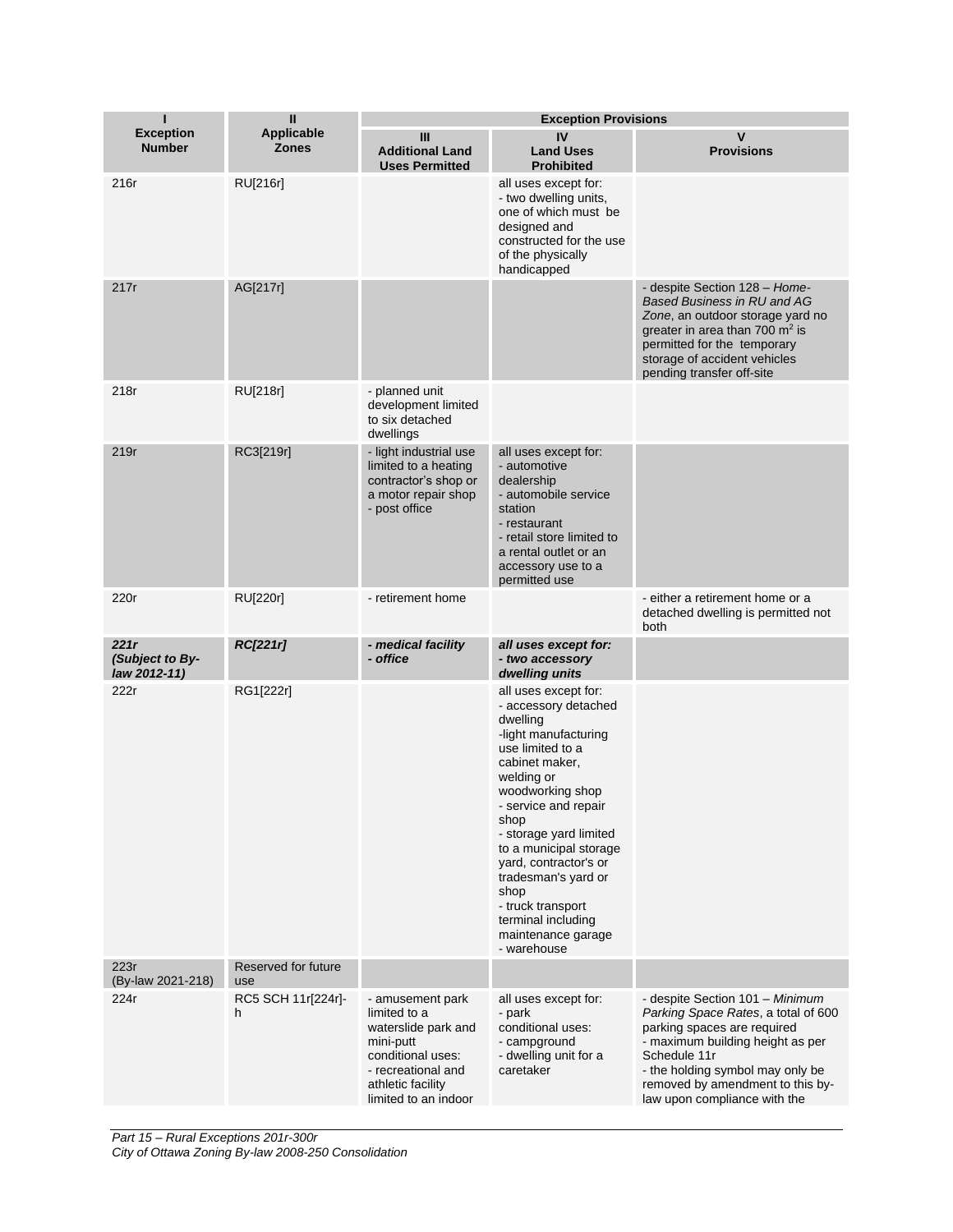| Ī                                             | $\mathbf{I}$                      | <b>Exception Provisions</b>                                                                                                                                                                                                                                                                                                                                                                                                                                                                    |                                                                                                           |                                                                                                                                                                                                                                                                                                                 |  |
|-----------------------------------------------|-----------------------------------|------------------------------------------------------------------------------------------------------------------------------------------------------------------------------------------------------------------------------------------------------------------------------------------------------------------------------------------------------------------------------------------------------------------------------------------------------------------------------------------------|-----------------------------------------------------------------------------------------------------------|-----------------------------------------------------------------------------------------------------------------------------------------------------------------------------------------------------------------------------------------------------------------------------------------------------------------|--|
| <b>Exception</b><br><b>Number</b>             | <b>Applicable</b><br><b>Zones</b> | III<br><b>Additional Land</b><br><b>Uses Permitted</b>                                                                                                                                                                                                                                                                                                                                                                                                                                         | IV<br><b>Land Uses</b><br><b>Prohibited</b>                                                               | $\mathsf{v}$<br><b>Provisions</b>                                                                                                                                                                                                                                                                               |  |
|                                               |                                   | rink<br>- theatre limited to a<br>covered outdoor<br>stage                                                                                                                                                                                                                                                                                                                                                                                                                                     |                                                                                                           | following:<br>(a) until such time as site plan,<br>hydrology and road construction<br>issues have been addressed to the<br>satisfaction of the City                                                                                                                                                             |  |
| 225r                                          | RC5 SCH 11r[225r]-<br>h           | - parking lot to<br>accommodate<br>parking for use on<br>lands zoned<br>RC5[224r]-h                                                                                                                                                                                                                                                                                                                                                                                                            | all uses except for:<br>- accessory<br>campground to<br>permitted uses on<br>lands zoned<br>RC5[224r]-h   | - maximum building height as per<br>Schedule 11r<br>- the holding symbol may only be<br>removed by amendment to this by-<br>law upon compliance with the<br>following:<br>(a) until such time as site plan,<br>hydrology and road construction<br>issues have been addressed to the<br>satisfaction of the City |  |
| 226r<br>(By-law 2019-410)<br>(By-law 2014-65) | RC5[226r]-h,<br>RC5[226r]         | - amusement park<br>limited to a mini-putt<br>- golf course limited<br>to a driving range<br>- recreational and<br>athletic facility<br>limited to an indoor<br>rink<br>- retail store limited<br>to a garden centre<br>conditional uses:<br>-amusement centre<br>limited to an indoor<br>games area<br>- amusement park<br>limited to a<br>waterslide park and<br>outdoor games area<br>-theatre limited to a<br>covered outdoor<br>stage<br>-detached dwelling,<br>limited to a<br>caretaker | all uses except for:<br>- campground<br>- park<br>conditional uses:<br>- restaurant                       | - the holding symbol may only be<br>removed by amendment to this by-<br>law upon compliance with the<br>following:<br>(a) until such time as site plan,<br>hydrology and road construction<br>issues have been addressed to the<br>satisfaction of the City                                                     |  |
| 227r                                          | RC5[227r]<br>$S11r-h$             | - amusement centre<br>limited to an indoor<br>games area<br>- amusement park<br>limited to an<br>outdoor games area<br>and mini-putt<br>- golf course limited<br>to a driving range<br>- motel<br>- restaurant<br>conditional uses:<br>- amusement park<br>limited to a<br>waterslide park<br>- retail store limited<br>to a garden centre                                                                                                                                                     | all uses except for:<br>conditional uses:<br>- campground<br>- dwelling unit for a<br>caretaker<br>- park | - the holding symbol may only be<br>removed by amendment to this by-<br>law upon compliance with the<br>following:<br>(a) until such time as site plan,<br>hydrology and road construction<br>issues have been addressed to the<br>satisfaction of the City<br>- maximum building height as per<br>Schedule 11r |  |
| 228r                                          | RC[228r]                          | - parking lot to<br>accommodate<br>parking for use on<br>lands zoned RC3 on<br>the abutting lot to<br>the east                                                                                                                                                                                                                                                                                                                                                                                 | all RC land uses                                                                                          |                                                                                                                                                                                                                                                                                                                 |  |
| 229r                                          | <b>RU[229r]</b>                   |                                                                                                                                                                                                                                                                                                                                                                                                                                                                                                | all uses except for:<br>- storage yard limited                                                            | - maximum building floor area of<br>600m <sup>2</sup>                                                                                                                                                                                                                                                           |  |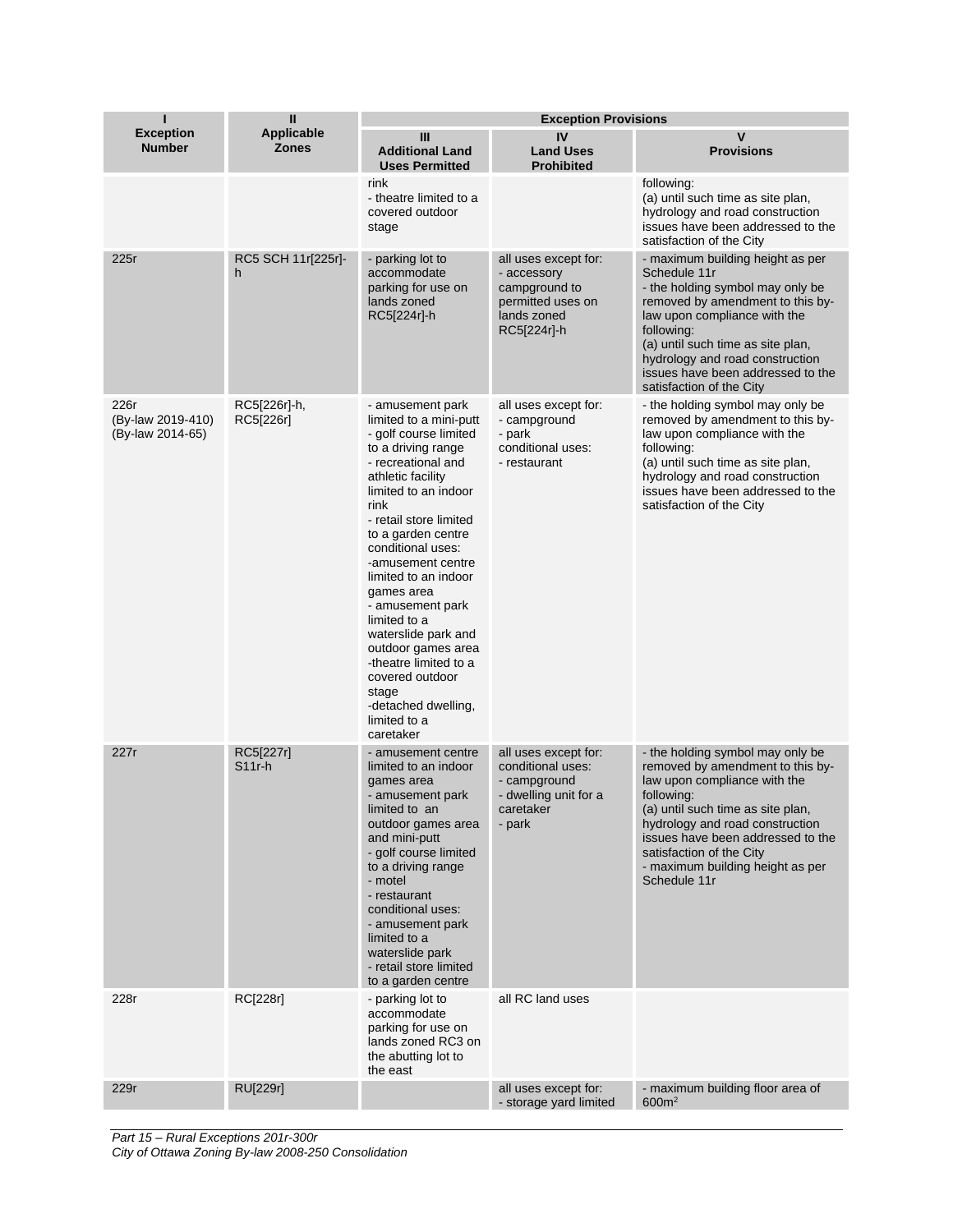|                                   | Ш                                 | <b>Exception Provisions</b>                                                                                                                                                                                                                                   |                                                                                                                                                                                                                                                                                                     |                                                                                                                                                                                                                                                                            |  |
|-----------------------------------|-----------------------------------|---------------------------------------------------------------------------------------------------------------------------------------------------------------------------------------------------------------------------------------------------------------|-----------------------------------------------------------------------------------------------------------------------------------------------------------------------------------------------------------------------------------------------------------------------------------------------------|----------------------------------------------------------------------------------------------------------------------------------------------------------------------------------------------------------------------------------------------------------------------------|--|
| <b>Exception</b><br><b>Number</b> | <b>Applicable</b><br><b>Zones</b> | Ш<br><b>Additional Land</b><br><b>Uses Permitted</b>                                                                                                                                                                                                          | IV<br><b>Land Uses</b><br><b>Prohibited</b>                                                                                                                                                                                                                                                         | v<br><b>Provisions</b>                                                                                                                                                                                                                                                     |  |
|                                   |                                   |                                                                                                                                                                                                                                                               | to a cartage business<br>including vehicle<br>storage and<br>maintenance building                                                                                                                                                                                                                   |                                                                                                                                                                                                                                                                            |  |
| 230r<br>(By-law 2021-218)         | Reserved for future<br>use        |                                                                                                                                                                                                                                                               |                                                                                                                                                                                                                                                                                                     |                                                                                                                                                                                                                                                                            |  |
| 231r                              | RC2[231r]                         |                                                                                                                                                                                                                                                               | all uses except for:<br>- automobile rental<br>establishment limited<br>to a limousine rental<br>business<br>- artist studio limited to<br>a photography studio<br>- accessory detached<br>dwelling                                                                                                 |                                                                                                                                                                                                                                                                            |  |
| 232r<br>(By-law 2012-334)         | RU[232r]                          | - townhouse<br>dwellings                                                                                                                                                                                                                                      |                                                                                                                                                                                                                                                                                                     | - despite Section 131, Planned Unit<br>Development, the provisions of said<br>section do not apply and instead<br>the provisions of the RU zone apply<br>with the maximum number of<br>townhouse dwellings being as<br>exists as of the date of adoption of<br>this by-law |  |
| 233r                              | RI5[233r]                         | - correctional facility                                                                                                                                                                                                                                       |                                                                                                                                                                                                                                                                                                     | - maximum building height of 20 m                                                                                                                                                                                                                                          |  |
| 234r                              | RU[234r]                          | - heavy industry use<br>limited to the<br>storage and/or<br>processing of<br>agricultural products                                                                                                                                                            |                                                                                                                                                                                                                                                                                                     |                                                                                                                                                                                                                                                                            |  |
| 235r                              | RI6[235r]                         | - detached dwelling                                                                                                                                                                                                                                           |                                                                                                                                                                                                                                                                                                     | - minimum lot width of 45 m                                                                                                                                                                                                                                                |  |
| 236r<br>(By-law 2018-171)         | RI5[236r]                         | - artist studio<br>- instructional facility<br>- storefront industry<br>or light industrial<br>use limited to craft<br>industry and related<br>retail sales<br>conditional use:<br>- office limited to<br>telemarketing use<br>- residential care<br>facility |                                                                                                                                                                                                                                                                                                     |                                                                                                                                                                                                                                                                            |  |
| 237r                              | AG[237r]                          | - retail store limited<br>to a garden centre<br>- warehouse limited<br>to the floral<br>packaging and<br>shipment                                                                                                                                             |                                                                                                                                                                                                                                                                                                     | - retail store limited to a maximum<br>size of $600 \text{ m}^2$<br>- warehouse limited to a maximum<br>floor space index of 0.17                                                                                                                                          |  |
| 238r                              | RG1[238r]                         | - agricultural use                                                                                                                                                                                                                                            | all uses except for:<br>- warehouse limited to<br>a self-storage facility<br>conditional use:<br>-bed and breakfast<br>-detached dwelling-<br>storage yard limited to<br>exterior storage and a<br>vehicle storage area<br>but not including an<br>automobile salvage<br>operation or scrap<br>yard | - maximum building height of 11 m<br>- maximum floor space index of<br>0.50<br>- a maximum of 40% of any lot not<br>covered by buildings may be used<br>as a storage yard                                                                                                  |  |
| 239r                              | RU[239r]                          | - environmental<br>preserve and                                                                                                                                                                                                                               |                                                                                                                                                                                                                                                                                                     | - despite the definition<br>environmental preserve and                                                                                                                                                                                                                     |  |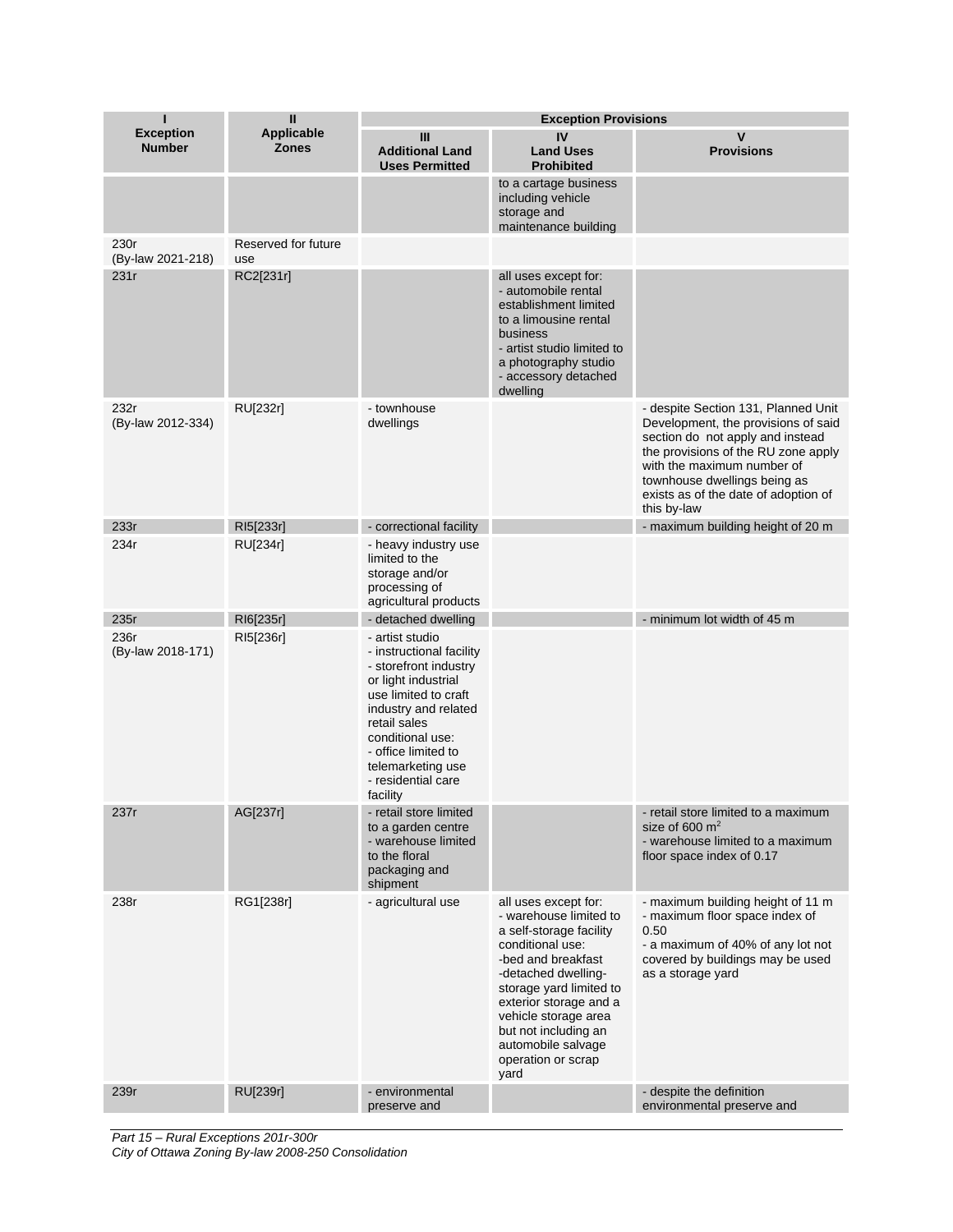| ı                                                             | Ш                                 | <b>Exception Provisions</b>                                         |                                                                                                                                                                                                                                            |                                                                                                                                                                                                                                                                                                                                                                                                                                                                                                                                                                                                                                                                                                                                                                                                                                                                                                                                                                                                                                                                                                                                                                                                                                                                                                   |  |
|---------------------------------------------------------------|-----------------------------------|---------------------------------------------------------------------|--------------------------------------------------------------------------------------------------------------------------------------------------------------------------------------------------------------------------------------------|---------------------------------------------------------------------------------------------------------------------------------------------------------------------------------------------------------------------------------------------------------------------------------------------------------------------------------------------------------------------------------------------------------------------------------------------------------------------------------------------------------------------------------------------------------------------------------------------------------------------------------------------------------------------------------------------------------------------------------------------------------------------------------------------------------------------------------------------------------------------------------------------------------------------------------------------------------------------------------------------------------------------------------------------------------------------------------------------------------------------------------------------------------------------------------------------------------------------------------------------------------------------------------------------------|--|
| <b>Exception</b><br><b>Number</b>                             | <b>Applicable</b><br><b>Zones</b> | Ш<br><b>Additional Land</b><br><b>Uses Permitted</b>                | IV<br><b>Land Uses</b><br><b>Prohibited</b>                                                                                                                                                                                                | $\mathsf{v}$<br><b>Provisions</b>                                                                                                                                                                                                                                                                                                                                                                                                                                                                                                                                                                                                                                                                                                                                                                                                                                                                                                                                                                                                                                                                                                                                                                                                                                                                 |  |
|                                                               |                                   | education area<br>limited to a seasonal<br>camp including<br>cabins |                                                                                                                                                                                                                                            | education area, buildings are<br>permitted                                                                                                                                                                                                                                                                                                                                                                                                                                                                                                                                                                                                                                                                                                                                                                                                                                                                                                                                                                                                                                                                                                                                                                                                                                                        |  |
| 240r                                                          | <b>RU[240r]</b>                   | - amusement park<br>limited to a club for<br>target shooting        |                                                                                                                                                                                                                                            |                                                                                                                                                                                                                                                                                                                                                                                                                                                                                                                                                                                                                                                                                                                                                                                                                                                                                                                                                                                                                                                                                                                                                                                                                                                                                                   |  |
| 241r<br>(OMB Order, File<br>#PL080959 issued<br>May 20, 2009) | RR5[241r]                         | - environmental<br>preserve and<br>education area                   |                                                                                                                                                                                                                                            | - minimum lot area 0.3 ha<br>- maximum number of dwellings<br>units permitted in the zone is 89<br>units<br>- minimum lot width: 30 m<br>- minimum rear yard setback: 7 m<br>- minimum interior side yard<br>setback: 1.2 m<br>- maximum lot coverage: no<br>maximum                                                                                                                                                                                                                                                                                                                                                                                                                                                                                                                                                                                                                                                                                                                                                                                                                                                                                                                                                                                                                              |  |
| 242r                                                          | RG1[242r]                         |                                                                     | - automobile<br>dealership<br>- automobile service<br>station<br>- gas bar<br>- truck transport<br>terminal                                                                                                                                |                                                                                                                                                                                                                                                                                                                                                                                                                                                                                                                                                                                                                                                                                                                                                                                                                                                                                                                                                                                                                                                                                                                                                                                                                                                                                                   |  |
| 243r                                                          | RG1[243r]                         |                                                                     | all uses except for<br>- warehouse limited to<br>self-storage facility<br>- heavy equipment and<br>vehicles sales, rental<br>and servicing<br>- storage yard limited<br>to storage,<br>maintenance and<br>repair of industrial<br>vehicles | (i) minimum required landscaped<br>area:<br>a. 2m <sup>2</sup> per metre of lot frontage,<br>which must be located within 6.0<br>metres of the front lot line<br>b. 2.5 metres in width provided<br>abutting an RU Zone<br>(ii) exterior storage restricted to<br>85% of the lot area, and no exterior<br>storage may be located within 6<br>metres of any street or an RU Zone<br>(iii) minimum required setbacks:<br>a. front yard setback of 4.0 metres<br>for administrative office or industrial<br>garage<br>b. 8.0 metre setback from an RU<br>Zone, and<br>c. 1.0 metre setback from any other<br>lot line<br>(iv) minimum lot area- 9 hectares.<br>(v) minimum parking rate for<br>administrative office of 5 spaces<br>per 100 square metres of gross<br>floor area.<br>(vi) at least one designated area for<br>a receptacle to contain garbage<br>prior to collection must be provided;<br>the storage area for a garbage<br>receptacle must have clear access<br>via a driveway with a minimum<br>width of 3.0 metres.<br>(vii) maximum permitted FSI- 0.6<br>(viii) Opaque screen a minimum of<br>1.8 metres in height, must be<br>located along the full length of an<br>RU Zone or any lot used for<br>residential uses.<br>(ix) maximum permitted building<br>height-10.7 metres |  |
| 244r                                                          | AG[244r]                          |                                                                     |                                                                                                                                                                                                                                            | - maximum gross floor area                                                                                                                                                                                                                                                                                                                                                                                                                                                                                                                                                                                                                                                                                                                                                                                                                                                                                                                                                                                                                                                                                                                                                                                                                                                                        |  |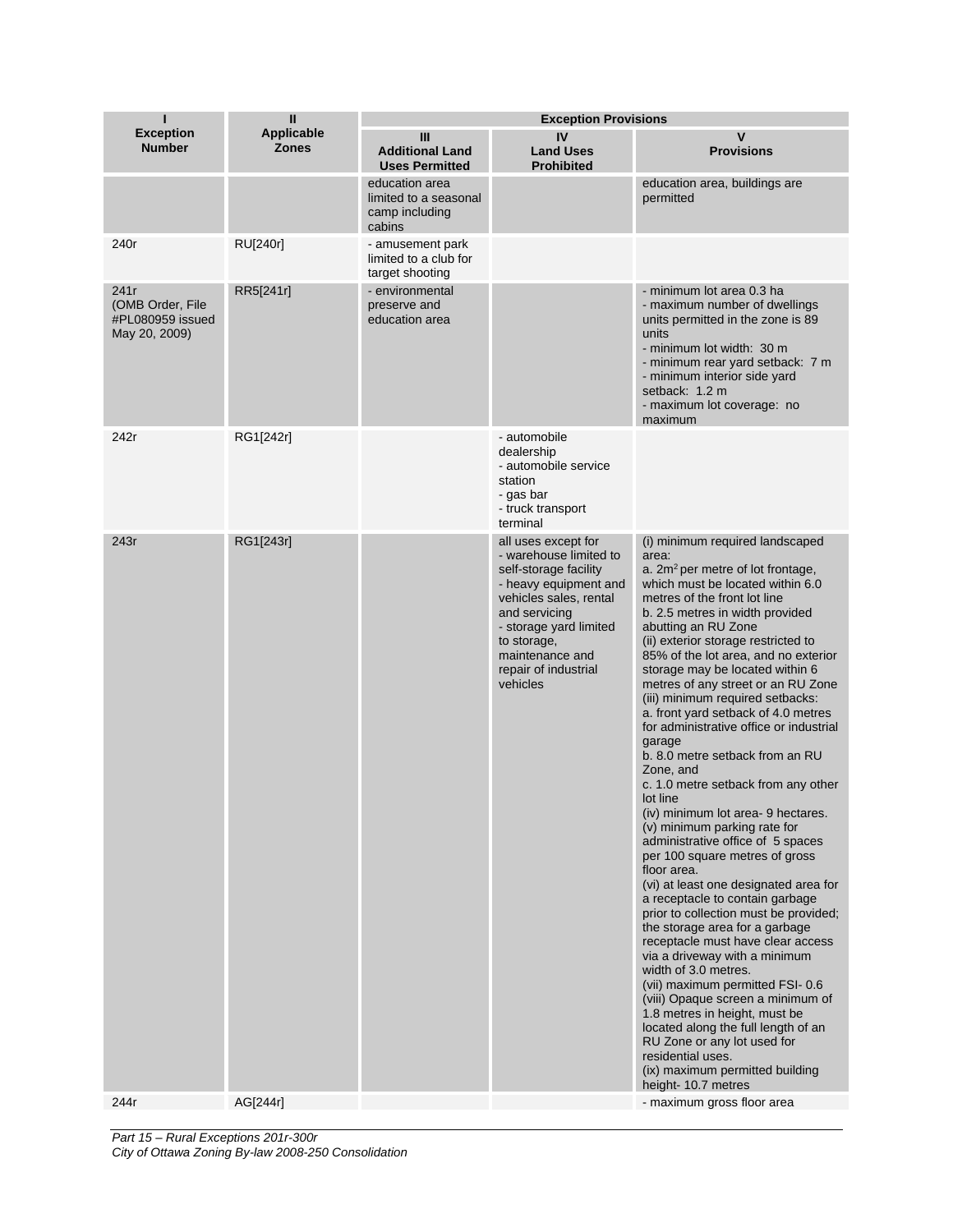| ı                                 | Ш                                 |                                                                                                                                                                | <b>Exception Provisions</b>                                                                                                                                                                                                                                            |                                                                                                                                                                                                                                                                            |  |
|-----------------------------------|-----------------------------------|----------------------------------------------------------------------------------------------------------------------------------------------------------------|------------------------------------------------------------------------------------------------------------------------------------------------------------------------------------------------------------------------------------------------------------------------|----------------------------------------------------------------------------------------------------------------------------------------------------------------------------------------------------------------------------------------------------------------------------|--|
| <b>Exception</b><br><b>Number</b> | <b>Applicable</b><br><b>Zones</b> | Ш<br><b>Additional Land</b><br><b>Uses Permitted</b>                                                                                                           | IV<br><b>Land Uses</b><br><b>Prohibited</b>                                                                                                                                                                                                                            | V<br><b>Provisions</b>                                                                                                                                                                                                                                                     |  |
| (By-law 2011-124)                 |                                   |                                                                                                                                                                |                                                                                                                                                                                                                                                                        | permitted to be used for a home-<br>based business- $420 \text{ m}^2$<br>- maximum of 0.4 ha. of lot area<br>may be used for outdoor storage of<br>vehicles, but not including an<br>automobile salvage operation or<br>scrap yard                                         |  |
| 245r                              | RG1[245r]                         |                                                                                                                                                                | all uses except for:<br>- automobile service<br>station<br>- light industrial use<br>including retail sales<br>- heavy equipment and<br>vehicles sales, rental<br>and servicing<br>- service or repair<br>shop<br>- storage yard limited<br>to a landscape<br>business |                                                                                                                                                                                                                                                                            |  |
| 246r                              | RC3[246r]                         |                                                                                                                                                                | all uses except for:<br>- campground<br>- automobile<br>dealership limited to<br>the sales and repair of<br>small off road<br>recreational vehicles<br>and personal<br>watercraft<br>- detached dwelling                                                               |                                                                                                                                                                                                                                                                            |  |
| 247r                              | RC2[247r]                         | - adult<br>entertainment<br>parlour                                                                                                                            |                                                                                                                                                                                                                                                                        |                                                                                                                                                                                                                                                                            |  |
| 248r                              | RC4[248r]                         | - golf course<br>- recreational and<br>athletic facility<br>limited to an indoor<br>golf driving range<br>- storage yard<br>limited to a<br>landscape business | all uses except for:<br>- amusement park<br>limited to a mini-putt,<br>batting cages and go-<br>cart track<br>- restaurant                                                                                                                                             |                                                                                                                                                                                                                                                                            |  |
| 249r                              | RC3[249r]                         |                                                                                                                                                                | all uses except for:<br>- automobile<br>dealership limited to<br>the display, sale and<br>storage of recreational<br>vehicles                                                                                                                                          |                                                                                                                                                                                                                                                                            |  |
| 250r                              | RC1[250r]                         |                                                                                                                                                                |                                                                                                                                                                                                                                                                        | - minimum front yard setback of 5<br>m<br>- minimum side yard setback of 1.2<br>m when a door is accessed from<br>the side yard<br>- minimum side yard setback of 1.0<br>m when no door is accessed from<br>the side yard                                                  |  |
| 251r                              | RU[251r]                          | conditional uses to a<br>detached dwelling:<br>- automobile body<br>shop<br>- automobile service<br>station but not<br>including vehicle or<br>fuel sales      |                                                                                                                                                                                                                                                                        | - the storage yard use has:<br>i)-maximum floor space index of 0.3<br>ii)-a maximum of 4 commercial<br>vehicles in excess of 10,000 kg<br>may be parked on site<br>iii)-outside storage and commercial<br>vehicle parking must be screened<br>and concealed from view from |  |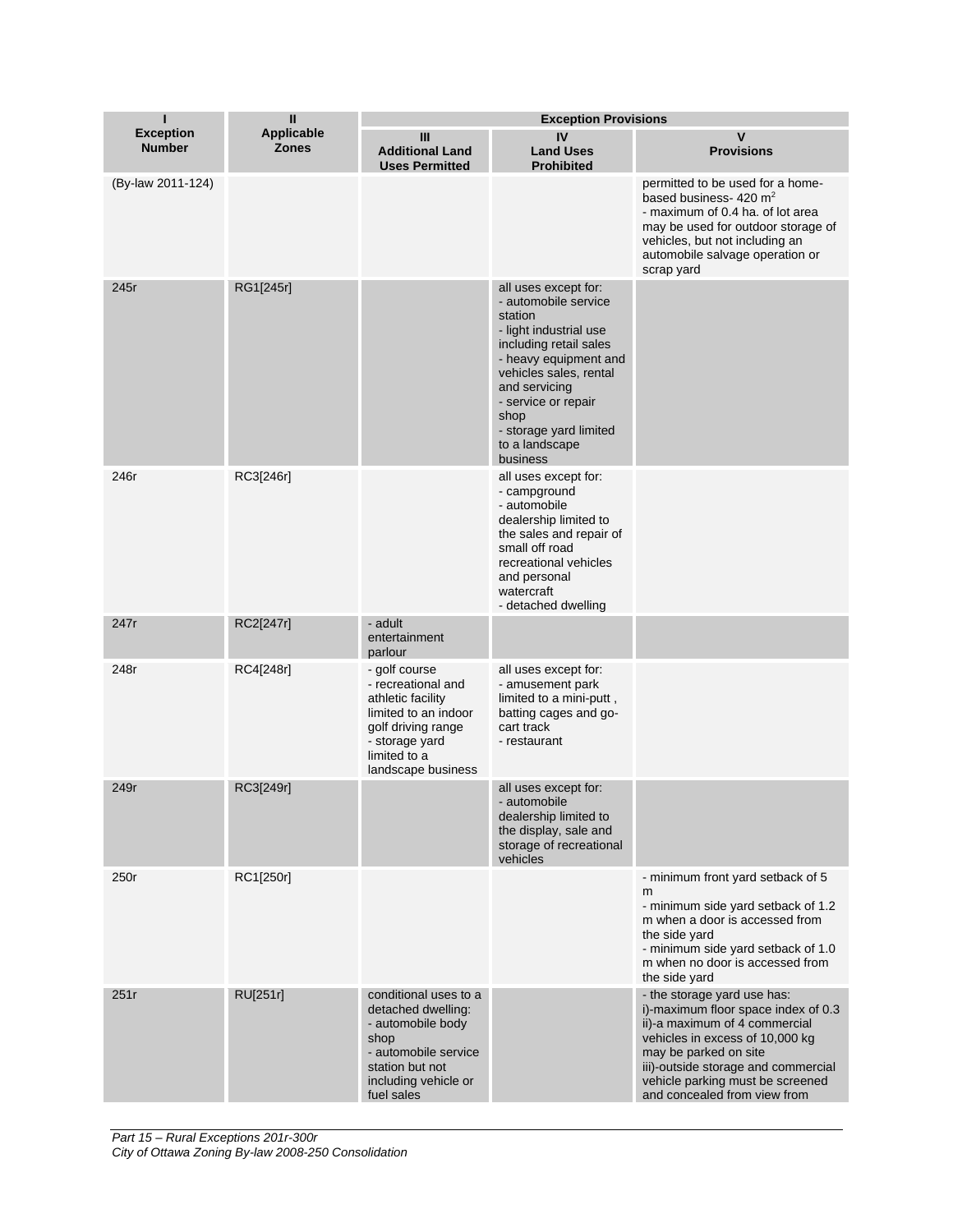| п                                 | Ш                                 | <b>Exception Provisions</b>                                                                                                                                                                              |                                                                                                                                                                              |                                                                                                                                                                                                                                                                                                                                                                                                                                                                                                                                                     |  |
|-----------------------------------|-----------------------------------|----------------------------------------------------------------------------------------------------------------------------------------------------------------------------------------------------------|------------------------------------------------------------------------------------------------------------------------------------------------------------------------------|-----------------------------------------------------------------------------------------------------------------------------------------------------------------------------------------------------------------------------------------------------------------------------------------------------------------------------------------------------------------------------------------------------------------------------------------------------------------------------------------------------------------------------------------------------|--|
| <b>Exception</b><br><b>Number</b> | <b>Applicable</b><br><b>Zones</b> | Ш<br><b>Additional Land</b><br><b>Uses Permitted</b>                                                                                                                                                     | IV<br><b>Land Uses</b><br><b>Prohibited</b>                                                                                                                                  | $\mathsf{v}$<br><b>Provisions</b>                                                                                                                                                                                                                                                                                                                                                                                                                                                                                                                   |  |
|                                   |                                   | - commercial use<br>excluding motor<br>vehicle sales and<br>rental<br>- storage yard<br>limited to a<br>construction<br>contractor's yard                                                                |                                                                                                                                                                              | abutting streets by an opaque<br>fence at least 1.8 m high<br>iv) outside storage and commercial<br>vehicle parking shall not be located<br>closer than 70 m to the front lot line<br>- the other additional land uses<br>must:<br>i) be operated by a resident of the<br>dwelling, and<br>ii) have a Floor Space Index of no<br>more than 0.05 to a maximum size<br>of $140m^2$<br>- exterior storage is limited to 10%<br>of lot area to a maximum of $300m^2$<br>and must be screen from the street<br>or adjacent lots by an obscuring<br>fence |  |
| 252r                              | RG1[252r]                         | - detached dwelling<br>- accessory dwelling<br>unit to the detached<br>dwelling                                                                                                                          | all uses except for:<br>- light industrial use-<br>heavy equipment and<br>vehicles sales, rental<br>and servicing                                                            |                                                                                                                                                                                                                                                                                                                                                                                                                                                                                                                                                     |  |
| 253r                              | RU2[253r]                         | - storage yard<br>limited to a snow<br>ploughing and<br>excavation business                                                                                                                              |                                                                                                                                                                              |                                                                                                                                                                                                                                                                                                                                                                                                                                                                                                                                                     |  |
| 254r                              | O1A[254r]                         | - accessory dwelling<br>unit<br>- restaurant                                                                                                                                                             |                                                                                                                                                                              |                                                                                                                                                                                                                                                                                                                                                                                                                                                                                                                                                     |  |
| 255r                              | RG[255r]                          | - accessory<br>detached dwelling                                                                                                                                                                         | all uses except for:<br>- heavy equipment and<br>vehicles sales, rental<br>and servicing<br>- storage yard limited<br>to storage of<br>commercial and<br>industrial vehicles | - minimum lot area of 1,200 $m2$<br>- minimum lot width of 20 m                                                                                                                                                                                                                                                                                                                                                                                                                                                                                     |  |
| 256r                              | RU1[256r]                         | - kennel                                                                                                                                                                                                 |                                                                                                                                                                              | - the kennel is limited to a<br>maximum size of 390 $m2$                                                                                                                                                                                                                                                                                                                                                                                                                                                                                            |  |
| 257r                              | O1A[257r]                         | - amusement park<br>limited to a mini-putt<br>and batting cages<br>- accessory dwelling<br>unit<br>- recreational and<br>athletic facility<br>limited to an indoor<br>golf driving range<br>- restaurant |                                                                                                                                                                              |                                                                                                                                                                                                                                                                                                                                                                                                                                                                                                                                                     |  |
| 258r                              | RU1[258r]                         |                                                                                                                                                                                                          |                                                                                                                                                                              | - minimum lot area of 0.3 ha<br>- minimum lot frontage of 29 m<br>- minimum corner side yard setback<br>and interior side yard setback of 0.0<br>m for the buildings existing as of<br>the date of adoption of this by-law<br>- despite Section 65 - Permitted<br>projections into required side yards<br>the eaves of the buildings existing<br>as of date of adoption of this by-law<br>may project to the lot line                                                                                                                               |  |
| 259r                              | RC[259r]                          | - retail store limited<br>to the sale of<br>agricultural produce                                                                                                                                         |                                                                                                                                                                              |                                                                                                                                                                                                                                                                                                                                                                                                                                                                                                                                                     |  |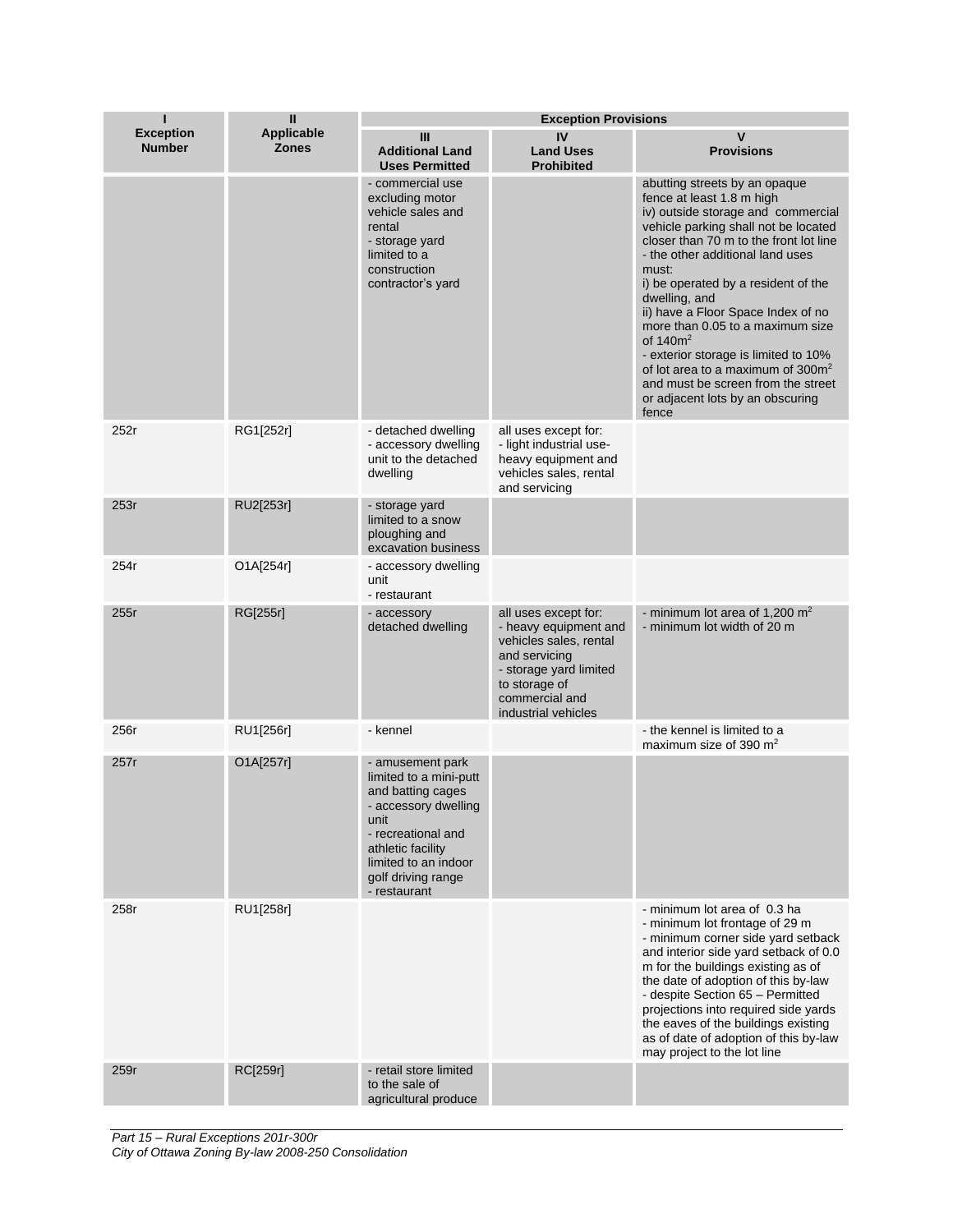| ı                                             | Ш                                  | <b>Exception Provisions</b>                                                     |                                                                                                                                                                                                                                                                                                                 |                                                                                                                                                                                                                                                                                                                                                                                                                                                                                                                                                                               |
|-----------------------------------------------|------------------------------------|---------------------------------------------------------------------------------|-----------------------------------------------------------------------------------------------------------------------------------------------------------------------------------------------------------------------------------------------------------------------------------------------------------------|-------------------------------------------------------------------------------------------------------------------------------------------------------------------------------------------------------------------------------------------------------------------------------------------------------------------------------------------------------------------------------------------------------------------------------------------------------------------------------------------------------------------------------------------------------------------------------|
| <b>Exception</b><br><b>Number</b>             | <b>Applicable</b><br><b>Zones</b>  | Ш<br><b>Additional Land</b><br><b>Uses Permitted</b>                            | IV<br><b>Land Uses</b><br><b>Prohibited</b>                                                                                                                                                                                                                                                                     | V<br><b>Provisions</b>                                                                                                                                                                                                                                                                                                                                                                                                                                                                                                                                                        |
|                                               |                                    | and flowers is<br>permitted                                                     |                                                                                                                                                                                                                                                                                                                 |                                                                                                                                                                                                                                                                                                                                                                                                                                                                                                                                                                               |
| 260r                                          | RH1[260r]                          |                                                                                 | All uses except for:<br>- waste processing<br>and transfer facility<br>limited to recycling and<br>screening of concrete,<br>asphalt and building<br>materials conditional<br>use:<br>- heavy equipment and<br>vehicles sales, rental<br>and servicing limited to<br>sale of heavy<br>construction<br>equipment |                                                                                                                                                                                                                                                                                                                                                                                                                                                                                                                                                                               |
| 261r                                          | RU[261r]                           | - park<br>- place of assembly                                                   | all RU land uses                                                                                                                                                                                                                                                                                                | - minimum lot width of 45 m                                                                                                                                                                                                                                                                                                                                                                                                                                                                                                                                                   |
| 262r                                          | RU[262r]                           | - research and<br>development centre<br>limited to outdoor<br>explosive testing |                                                                                                                                                                                                                                                                                                                 |                                                                                                                                                                                                                                                                                                                                                                                                                                                                                                                                                                               |
| 263r<br>(By-law 2011-278)<br>(By-law 2011-49) | AG[263r]                           | - golf course limited<br>to a driving range                                     |                                                                                                                                                                                                                                                                                                                 | - a golf course limited to a driving<br>range is permitted from April 13,<br>2005 to April 13, 2008                                                                                                                                                                                                                                                                                                                                                                                                                                                                           |
| 264r<br>(By-law 2010-197)                     | RU[264r]<br>RC10[264r]<br>AG[264r] | - military and police<br>training facility                                      |                                                                                                                                                                                                                                                                                                                 |                                                                                                                                                                                                                                                                                                                                                                                                                                                                                                                                                                               |
| 265r                                          | V1I[265r]                          |                                                                                 |                                                                                                                                                                                                                                                                                                                 | - minimum lot area is 2100 square<br>metres<br>- minimum rear yard setback is 20<br>metres for all lots abutting the<br>division line between Lots 7 and 8,<br>Concession 5, geographic township<br>of Osgoode<br>- minimum rear yard setback is 20<br>metres for all lots abutting the<br>dividing line between the east and<br>west half of Lot 8, Concession 5,<br>geographic Township of Osgoode<br>- minimum rear yard setback is 36<br>metres for all lots abutting the<br>division line between Lots 8 and 9,<br>Concession 5, geographic<br><b>Township of Osgood</b> |
| 266r                                          | RI3[266r]                          |                                                                                 |                                                                                                                                                                                                                                                                                                                 | - maximum building height of 20 m<br>- maximum lot coverage of 35% but<br>may be increased to 40% if building<br>height is 15 m or less                                                                                                                                                                                                                                                                                                                                                                                                                                       |
| 267r                                          | RI5[267r]                          |                                                                                 | all uses except for:<br>- medical facility<br>- retirement home<br>- residential care<br>facility conditional<br>uses:<br>- community centre<br>- day nursery<br>- library<br>- place of worship<br>- school                                                                                                    |                                                                                                                                                                                                                                                                                                                                                                                                                                                                                                                                                                               |
| 268r                                          | RC3[268r]                          | - agricultural use<br>- retail store limited<br>to a garden centre              | all uses except for:<br>- accessory detached<br>dwelling including up                                                                                                                                                                                                                                           |                                                                                                                                                                                                                                                                                                                                                                                                                                                                                                                                                                               |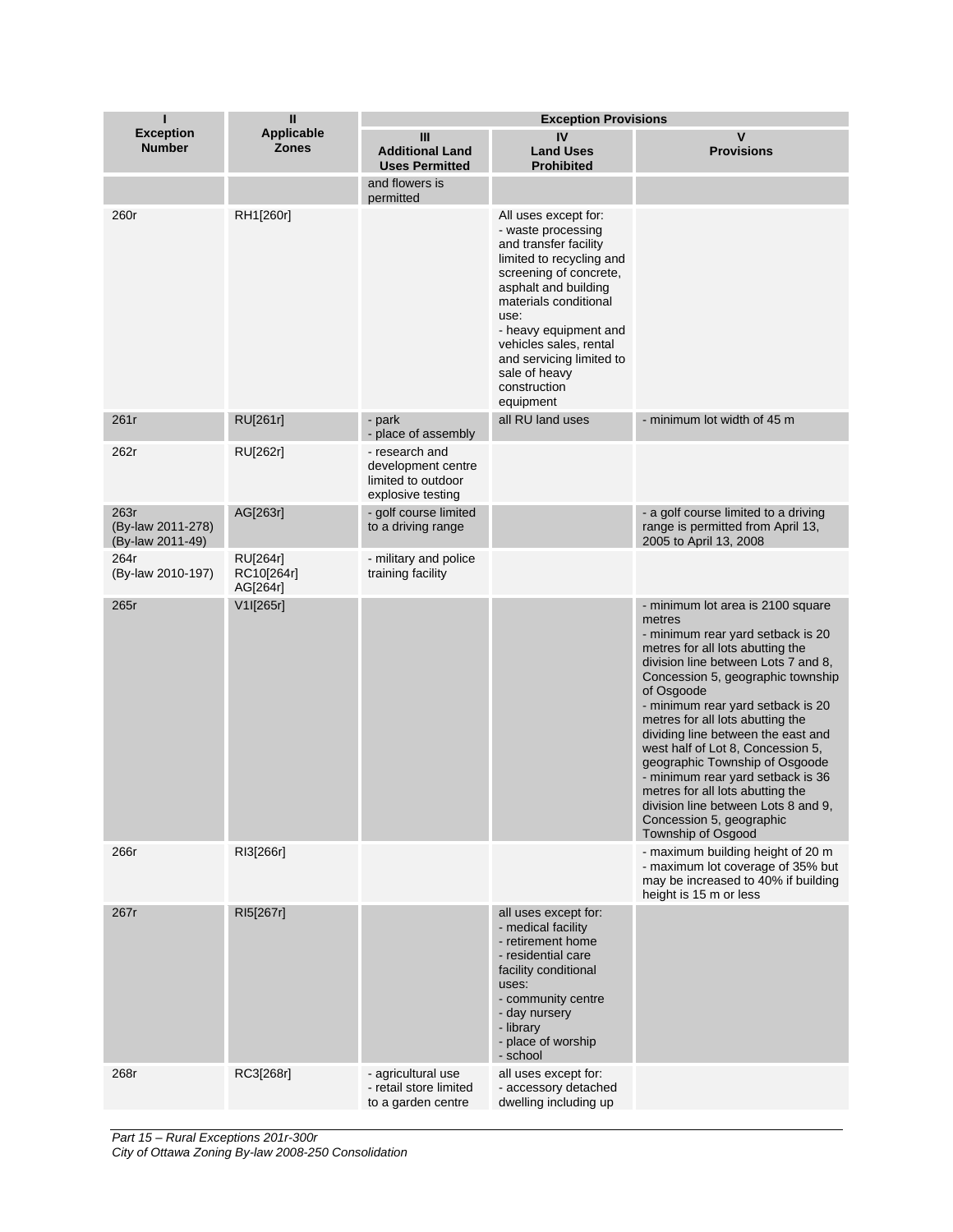| п                                                                                                                                | Ш                                 | <b>Exception Provisions</b>                                                                                                                                                                                                                      |                                                                                                                     |                                                                                                                                                                                                                                                                                                                                                                                                                                                                                                                                                                                                                                   |
|----------------------------------------------------------------------------------------------------------------------------------|-----------------------------------|--------------------------------------------------------------------------------------------------------------------------------------------------------------------------------------------------------------------------------------------------|---------------------------------------------------------------------------------------------------------------------|-----------------------------------------------------------------------------------------------------------------------------------------------------------------------------------------------------------------------------------------------------------------------------------------------------------------------------------------------------------------------------------------------------------------------------------------------------------------------------------------------------------------------------------------------------------------------------------------------------------------------------------|
| <b>Exception</b><br><b>Number</b>                                                                                                | <b>Applicable</b><br><b>Zones</b> | Ш<br><b>Additional Land</b><br><b>Uses Permitted</b>                                                                                                                                                                                             | IV<br><b>Land Uses</b><br><b>Prohibited</b>                                                                         | $\mathbf v$<br><b>Provisions</b>                                                                                                                                                                                                                                                                                                                                                                                                                                                                                                                                                                                                  |
|                                                                                                                                  |                                   | - storage yard<br>limited to<br>landscaping<br>business                                                                                                                                                                                          | to a maximum of two<br>dwelling units                                                                               |                                                                                                                                                                                                                                                                                                                                                                                                                                                                                                                                                                                                                                   |
| 269r                                                                                                                             | RH1[269r]-h                       | - solid waste<br>disposal facility                                                                                                                                                                                                               | all uses except for:<br>- leaf and yard waste<br>composting facility<br>- waste processing<br>and transfer facility | - minimum lot area 20 ha<br>- the holding symbol applies only to<br>the permitted use solid waste<br>disposal facility<br>- the holding symbol may only be<br>removed by amendment to this by-<br>law upon compliance with the<br>following:<br>(a) a Certificate of Approval under<br>the Environmental Assessment Act<br>is issued by the Ontario Ministry of<br>Environment                                                                                                                                                                                                                                                    |
| 270r                                                                                                                             | RH1[270r]                         |                                                                                                                                                                                                                                                  | all uses except for:<br>- leaf and yard waste<br>composting facility<br>- waste processing<br>and transfer facility |                                                                                                                                                                                                                                                                                                                                                                                                                                                                                                                                                                                                                                   |
| 271r                                                                                                                             | RC9[271r]                         | - technology<br>industry<br>- research and<br>development centre                                                                                                                                                                                 |                                                                                                                     |                                                                                                                                                                                                                                                                                                                                                                                                                                                                                                                                                                                                                                   |
| 272r                                                                                                                             | RC9[272r]                         | - storage yard<br>limited to a<br>contractor's or<br>trademan's yard<br>- warehouse                                                                                                                                                              |                                                                                                                     |                                                                                                                                                                                                                                                                                                                                                                                                                                                                                                                                                                                                                                   |
| 273r                                                                                                                             | AG3[273r]                         |                                                                                                                                                                                                                                                  | - residential use<br>buildings                                                                                      | - no minimum lot width and a<br>minimum lot area of 10.2 hectares<br>required                                                                                                                                                                                                                                                                                                                                                                                                                                                                                                                                                     |
| 274r                                                                                                                             | RC9[274r]                         | - technology<br>industry<br>- research and<br>development centre<br>- place of worship                                                                                                                                                           |                                                                                                                     |                                                                                                                                                                                                                                                                                                                                                                                                                                                                                                                                                                                                                                   |
| 275r<br>(By-law 2017-148)<br>(OMB Order, File<br>#PL080959 issued<br>July 13, 2009)<br>(By-law<br>2008-326)<br>(By-law 2008-457) | RC9-h, RG5[275r]-h                | - the following<br>interim uses are<br>permitted until the<br>holding symbol is<br>removed:<br>- agriculture use:<br>- environmental<br>preserve and<br>education area<br>- conservation use<br>- forestry operation<br>- home-based<br>business |                                                                                                                     | - the holding symbol may only be<br>removed by amendment to this by-<br>law upon compliance with the<br>following:<br>(a) submission and approval by the<br>City of a site plan, consent or<br>subdivision application<br>- despite the wording of Section<br>128 that restricts the regulations<br>therein to being applicable only on<br>lots zoned RU or AG, any home-<br>based business located at 2485<br>Carp Road, is subject to the<br>regulations of Section 128<br>-parcels of land 1.65 ha and<br>smaller are not subject to the<br>holding symbol provisions and the<br>uses in the underlying zone are<br>permitted. |
| 276r                                                                                                                             | RG[276r]                          |                                                                                                                                                                                                                                                  | all uses except for:<br>- automobile body<br>shop<br>- automobile<br>dealership                                     |                                                                                                                                                                                                                                                                                                                                                                                                                                                                                                                                                                                                                                   |
| 277r                                                                                                                             | RC8[277r]                         | - heavy industrial                                                                                                                                                                                                                               |                                                                                                                     |                                                                                                                                                                                                                                                                                                                                                                                                                                                                                                                                                                                                                                   |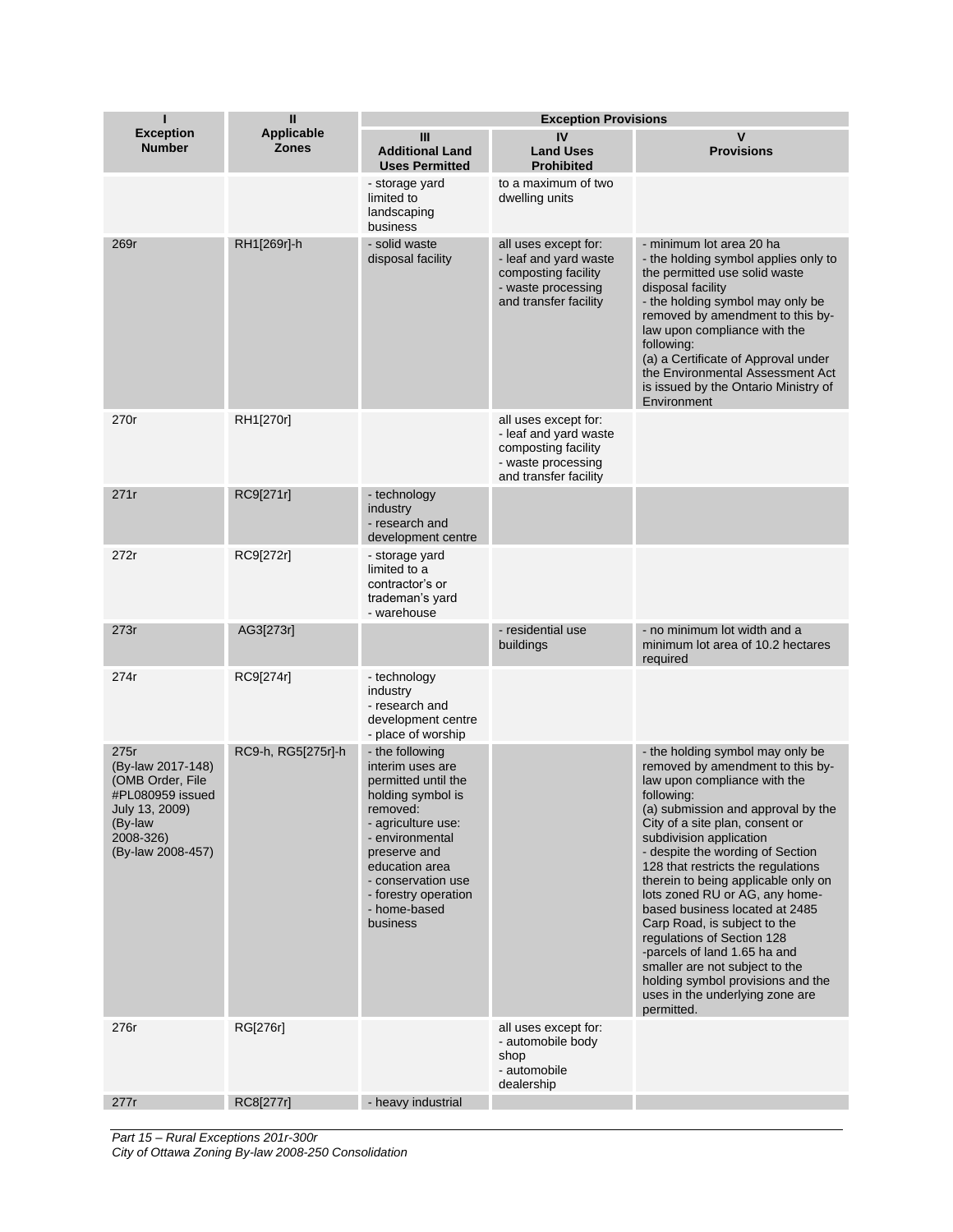| ı                                 | Ш                                 |                                                                                                                                          | <b>Exception Provisions</b>                                                                                                                           |                                                                                                                                                                                                                |
|-----------------------------------|-----------------------------------|------------------------------------------------------------------------------------------------------------------------------------------|-------------------------------------------------------------------------------------------------------------------------------------------------------|----------------------------------------------------------------------------------------------------------------------------------------------------------------------------------------------------------------|
| <b>Exception</b><br><b>Number</b> | <b>Applicable</b><br><b>Zones</b> | Ш<br><b>Additional Land</b><br><b>Uses Permitted</b>                                                                                     | IV<br><b>Land Uses</b><br><b>Prohibited</b>                                                                                                           | v<br><b>Provisions</b>                                                                                                                                                                                         |
|                                   |                                   | use limited to a<br>welding shop                                                                                                         |                                                                                                                                                       |                                                                                                                                                                                                                |
| 278r                              | RC9[278r]                         |                                                                                                                                          |                                                                                                                                                       | - automobile dealership includes<br>the sales and servicing of<br>recreational vehicles such as boats                                                                                                          |
| 279r                              | RI8[279r]                         | - place of assembly                                                                                                                      |                                                                                                                                                       |                                                                                                                                                                                                                |
| 280r                              | RC7[280r]                         | - storage yard<br>limited to the<br>storage of<br>construction<br>materials                                                              |                                                                                                                                                       |                                                                                                                                                                                                                |
| 281r                              | RC8[281r]                         | - gas bar                                                                                                                                |                                                                                                                                                       | - minimum lot area of 1800 $m2$                                                                                                                                                                                |
| 282r                              | RG5[282r]                         | - office                                                                                                                                 |                                                                                                                                                       |                                                                                                                                                                                                                |
| 283r                              | RG5[283r]                         | - accessory bed and<br>breakfast<br>- detached dwelling<br>- accessory dwelling<br>unit<br>- place of assembly                           |                                                                                                                                                       |                                                                                                                                                                                                                |
| 284r                              | RG5[284r]                         | - accessory day<br>care<br>- place of assembly<br>- recreational and<br>athletic facility<br>- restaurant<br>- accessory retail<br>store |                                                                                                                                                       |                                                                                                                                                                                                                |
| 285r                              | RG4[285r]                         | - funeral home                                                                                                                           |                                                                                                                                                       |                                                                                                                                                                                                                |
| 286r<br>(By-law 2010-197)         | <b>RU[286r]</b><br>AG3[286r]      | - fairground limited<br>to equestrian events                                                                                             |                                                                                                                                                       |                                                                                                                                                                                                                |
| 287r                              | O1R[287r]                         | - office                                                                                                                                 |                                                                                                                                                       | - despite the definition<br>environmental preserve and<br>educational area, buildings for<br>interpretative, educational and<br>office purposes are permitted                                                  |
| 288r                              | RR10[288r]                        | - planned unit<br>development                                                                                                            |                                                                                                                                                       | - despite Section 131, Planned Unit<br>Development, the provisions of said<br>section do not apply and instead<br>the provisions of the RR10 subzone<br>apply with a maximum number of 8<br>detached dwellings |
| 289r                              | <b>RU[289r]</b>                   | - place of assembly<br>limited to a seminar<br>holding facility                                                                          |                                                                                                                                                       | - the additional permitted used<br>must be accessory to a detached<br>dwelling                                                                                                                                 |
| 290r<br>(By-law 2010-337)         | RG1[290r]                         |                                                                                                                                          | all uses except for:<br>- light industrial use<br>- lumber yard<br>- warehouse<br>conditional use: retail<br>store associated with a<br>permitted use |                                                                                                                                                                                                                |
| 291r                              | RR6[291r]                         |                                                                                                                                          |                                                                                                                                                       | - minimum interior side yard<br>setback of 1.2m                                                                                                                                                                |
| 292r<br>(By-law 2017-302)         | RC1[292r]                         | - bank<br>- daycare<br>- medical facility<br>-payday loan<br>establishment<br>- personal service<br>business<br>- place of worship       |                                                                                                                                                       | - minimum front and rear corner<br>side yard setback 3m landscaped<br>area                                                                                                                                     |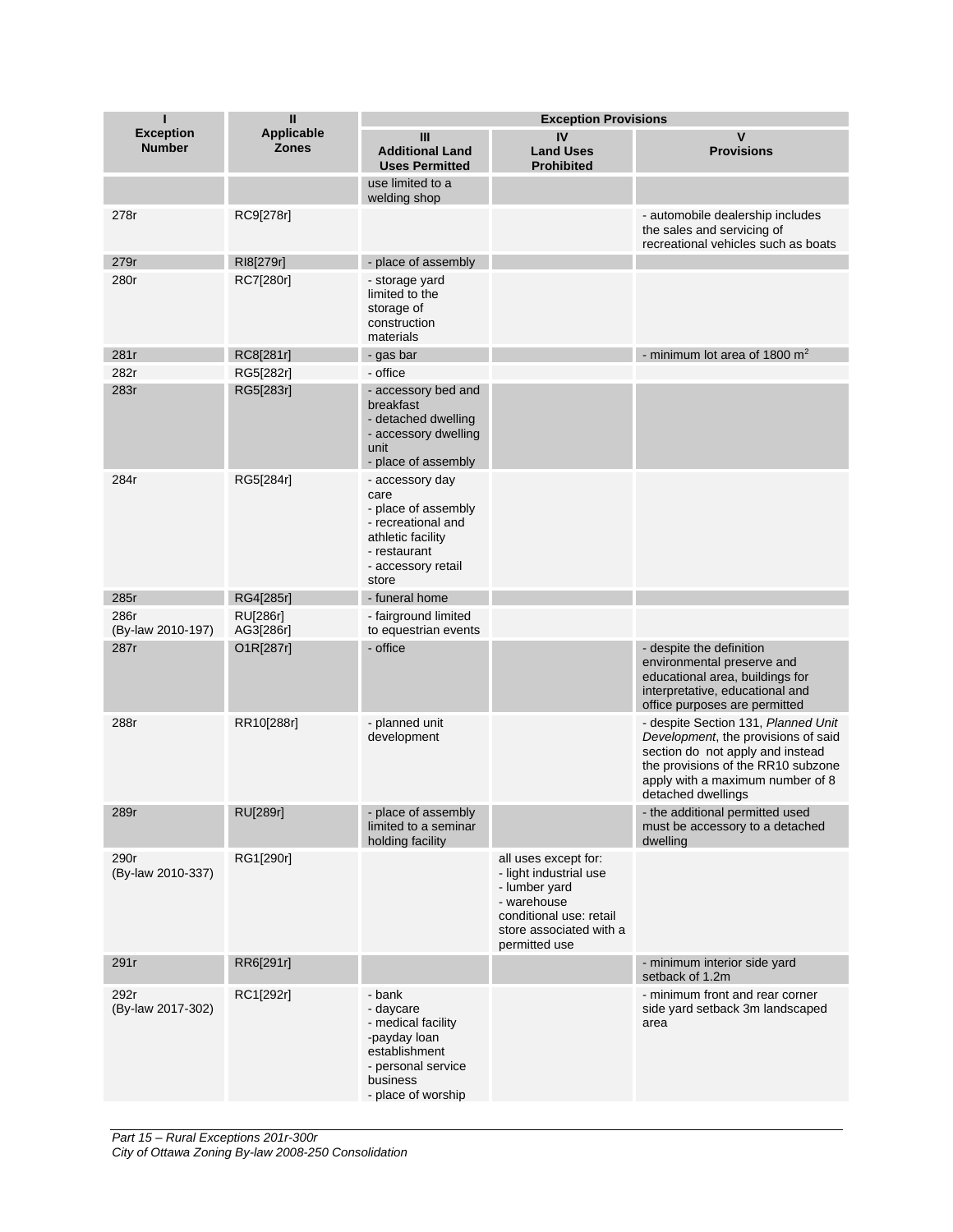| ı                                              | $\mathbf{I}$                      | <b>Exception Provisions</b>                                                                                                                                                                                                                                                                                                                                                                                                                                                                                                                   |                                                                                                                                                                                                       |                                                                                                                                                                                                                                                                                                                                                               |  |
|------------------------------------------------|-----------------------------------|-----------------------------------------------------------------------------------------------------------------------------------------------------------------------------------------------------------------------------------------------------------------------------------------------------------------------------------------------------------------------------------------------------------------------------------------------------------------------------------------------------------------------------------------------|-------------------------------------------------------------------------------------------------------------------------------------------------------------------------------------------------------|---------------------------------------------------------------------------------------------------------------------------------------------------------------------------------------------------------------------------------------------------------------------------------------------------------------------------------------------------------------|--|
| <b>Exception</b><br><b>Number</b>              | <b>Applicable</b><br><b>Zones</b> | Ш<br><b>Additional Land</b><br><b>Uses Permitted</b>                                                                                                                                                                                                                                                                                                                                                                                                                                                                                          | IV<br><b>Land Uses</b><br><b>Prohibited</b>                                                                                                                                                           | $\mathsf{v}$<br><b>Provisions</b>                                                                                                                                                                                                                                                                                                                             |  |
| 293r                                           | RC[293r]                          | - retail store<br>- automobile<br>dealership<br>- automobile rental<br>establishment<br>- automobile service<br>station<br>- convenience store<br>- funeral home<br>- garden centre<br>- gas bar<br>- heavy equipment<br>and vehicle sales,<br>rental and servicing<br>limited to<br>recreational vehicle<br>sales and storage<br>- office<br>- retail store limited<br>to an agricultural<br>supply<br>establishment and a<br>nursery<br>- storage yard<br>limited to a school<br>bus depot and<br>repair facility<br>- utility installation | all uses in the RC<br>zone except for:<br>accessory dwelling<br>unit, animal hospital,<br>car wash, hotel,<br>restaurant, and the<br>uses listed in Column<br>III (Additional Land<br>Uses Permitted) | - vehicle washing and maintenance<br>must occur in a building                                                                                                                                                                                                                                                                                                 |  |
| 294r                                           | RG[294r]                          |                                                                                                                                                                                                                                                                                                                                                                                                                                                                                                                                               | all uses except for:<br>- animal hospital<br>- dwelling unit for a<br>caretaker<br>- kennel<br>- warehouse                                                                                            | - interior and rear yard setback of<br>30m required when adjacent to a<br>residential zone<br>- sight-obscuring landscaped buffer<br>required where adjacent to an RU<br>subzone                                                                                                                                                                              |  |
| 295r                                           | O1[295]                           | - stormwater<br>management facility                                                                                                                                                                                                                                                                                                                                                                                                                                                                                                           |                                                                                                                                                                                                       |                                                                                                                                                                                                                                                                                                                                                               |  |
| 296r                                           | AG3[296r]                         |                                                                                                                                                                                                                                                                                                                                                                                                                                                                                                                                               |                                                                                                                                                                                                       | - minimum lot area of 12.5 hectares<br>- minimum rear yard setback<br>relating to existing barn only-5.5<br>metres                                                                                                                                                                                                                                            |  |
| 297r<br>(By-law 2010-308)<br>(By-law 2008-457) | multiple                          | - place of worship<br>conditional uses to a<br>detached dwelling:<br>- automobile body<br>shop<br>- automobile service<br>station but not<br>including vehicle or<br>fuel sales<br>- commercial use<br>excluding motor<br>vehicle sales<br>- the above-noted<br>provisions do not<br>apply to a place of<br>worhsip                                                                                                                                                                                                                           |                                                                                                                                                                                                       | - the additional land uses must:<br>i) be operated by a resident of the<br>dwelling, and<br>ii) have a Floor Space Index of no<br>more than 0.05 to a maximum size<br>of $140m^2$<br>- exterior storage is limited to 10%<br>of lot area to a maximum of 300m <sup>2</sup><br>and must be screen from the street<br>or adjacent lots by an obscuring<br>fence |  |
| 298r                                           | RU[298r]                          | - research and<br>development centre<br>limited to outdoor<br>ground monitoring<br>and sensitive testing<br>equipment uses                                                                                                                                                                                                                                                                                                                                                                                                                    |                                                                                                                                                                                                       |                                                                                                                                                                                                                                                                                                                                                               |  |